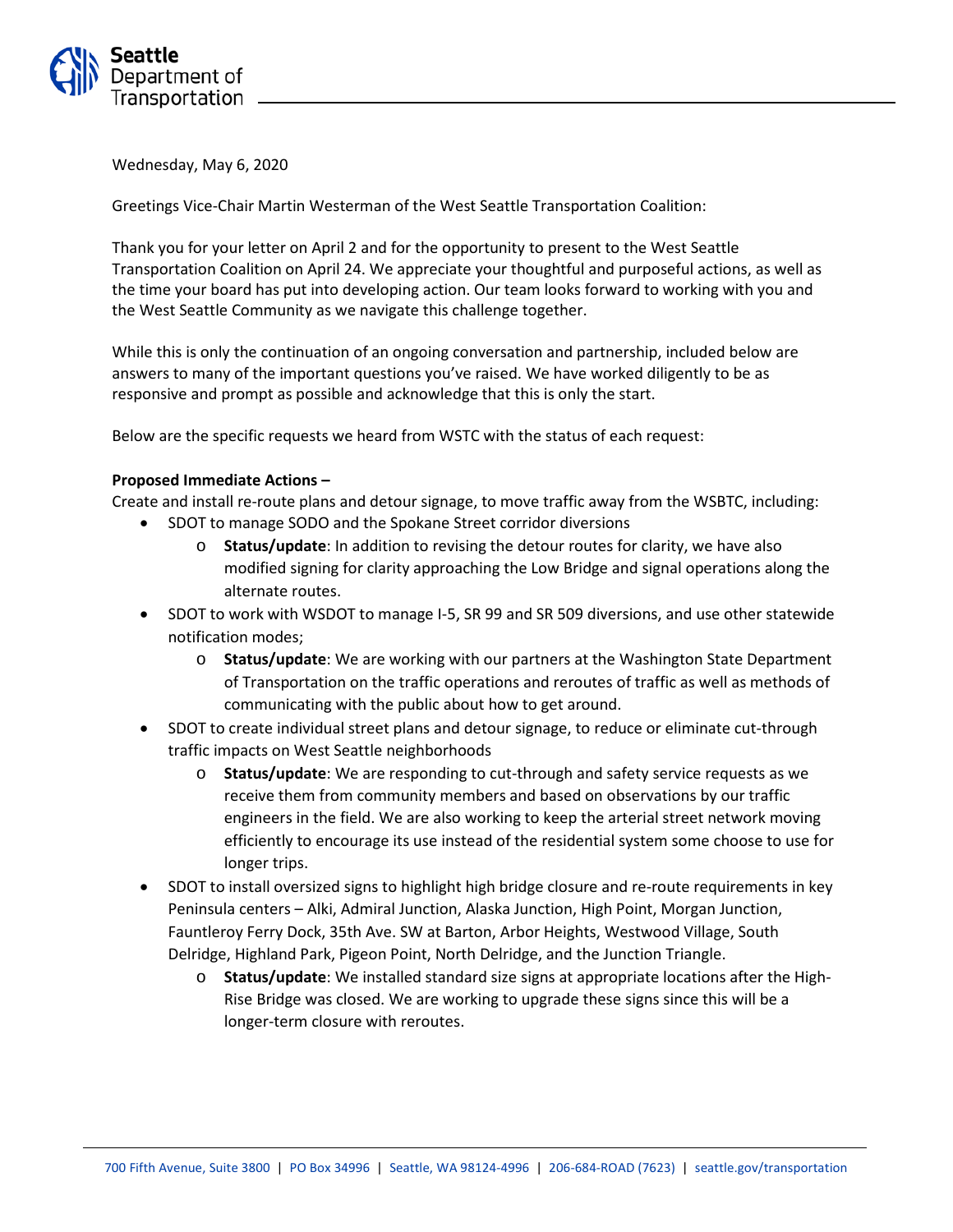- Install traffic signals at  $$ 
	- o SW Holden and 9th Ave. SW-SW Highland Park Way (SDOT completed 03-29)
		- **Status/update**: A temporary traffic signal was installed at this location in early April 2020.
	- o SW Delridge and 21st Ave. SW, to allow L & R turns onto Delridge, and ease pressure on SW Holden from SW Highland Park Way,
		- **Status/update**: This will not be installed. 21st Ave SW is not on our official detour route because of the geometry of the street near the intersection with Delridge Way SW.
	- o AND improve signal timing and operation on all anticipated detour routes
		- **Status/update**: We have a dedicated team of signal engineers working in West Seattle to make both infrastructure upgrades to signals and retime signal phases based on new travel patterns. Each day, we are adding more and more West Seattle signals to the system that can be operated remotely. This allows us to make signal timing changes in real time.
- Allow (1) registered King County Van Pool vehicles and (2) medical staff vehicles to use the low bridge,
	- o **Status/update**: The Low Bridge remains restricted to people driving freight vehicles, public transit buses, and emergency response vehicles. When traffic levels return to a more "normal" level following the easing of Stay Home Stay Healthy, we can re-evaluate access to the Low Bridge.
- Initiate SPD traffic patrols over the low bridge and authorize violation fines;
	- o **Status/update**: We are working with our partners at the Seattle Police Department to enforce traffic control signs stating that the Low Bridge is restricted to people driving freight vehicles, public transit buses, and emergency response vehicles. They are authorized and have issued tickets to violators.

## Proposed Longer-Term Actions –

Re-activate appropriate Seattle Squeeze transportations options, as when the general population returns to work, the high bridge will likely still be closed. Options would include, but not be limited to:

- Increasing West Seattle Water Taxi service if demand warrants, expanding parking for Water Taxi commuters, and coordinating 773/775 with new sailing schedule,
- Expanding 773/775 service to Morgan Junction, for the duration of the High Bridge closure;
- Adding midday bus service for Admiral area residents, who are most effected by the closure,
	- o **Status/update**: We are working with our partners at King County to explore service changes for the Water Taxi in response to the bridge closure. King County Metro Transit is working on a transit plan for West Seattle and should have something to share soon.
- Helping coordinate re-routes for commuters from Vashon and Southworth-Kitsap, who drive more than 800,000 vehicles a year through Fauntleroy, and put additional pressure on Fauntleroy Way and the WSBTC.
	- o **Status/update**: We are working with our partners at Washington State Ferries to make sure ferry riders know about the bridge closure and use reroutes. We have signs at the Fauntleroy ferry dock directing people driving off the ferry to head south and then toward the 1st Ave S Bridge. According to Washington State Ferries, most car traffic coming off of the ferries at Fauntleroy are not headed downtown.